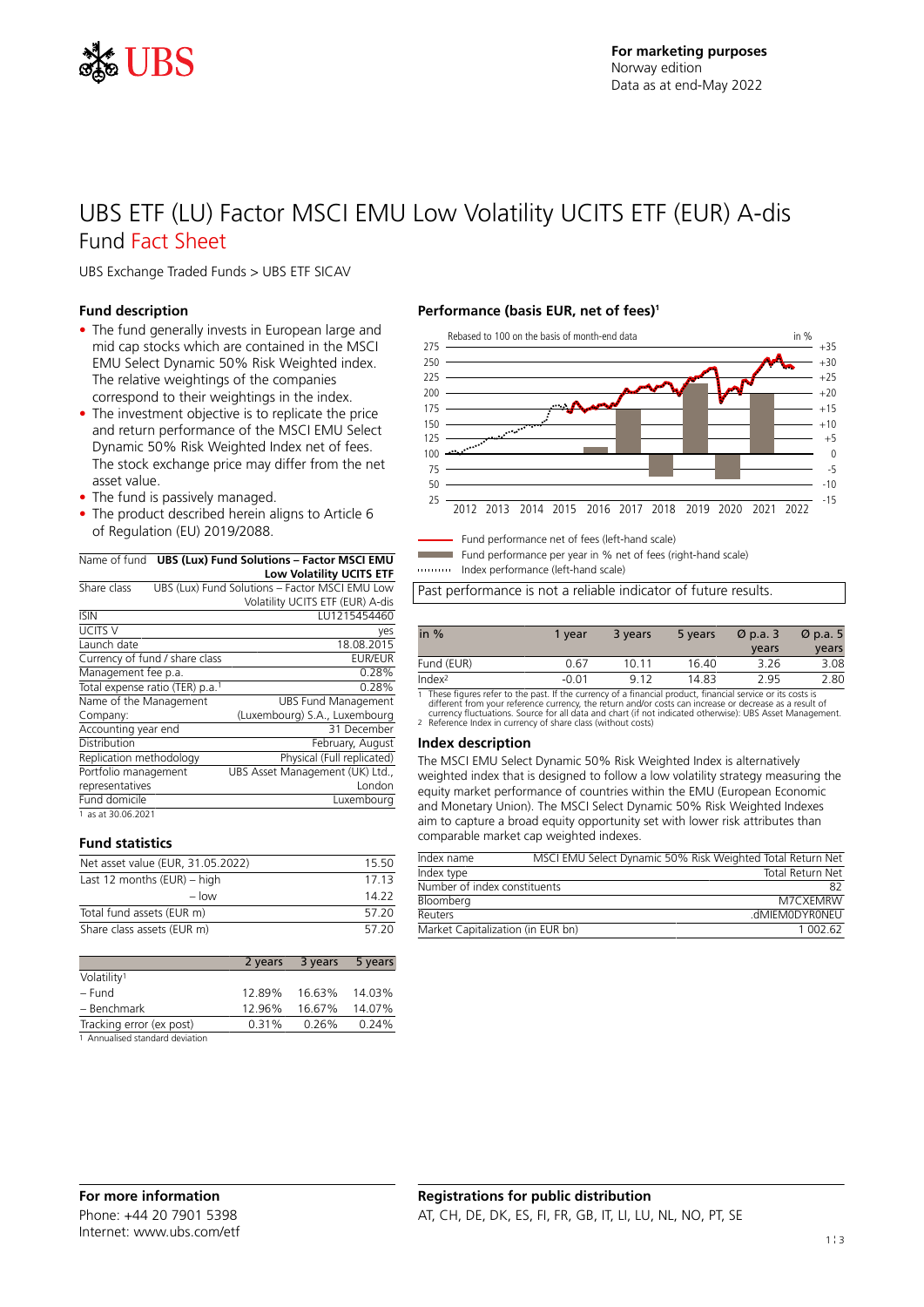# UBS ETF (LU) Factor MSCI EMU Low Volatility UCITS ETF (EUR) A-dis

#### **Market exposure (%)**

|             | Index |
|-------------|-------|
| France      | 26.8  |
| Germany     | 24.2  |
| Netherlands | 13.2  |
| Spain       | 10.6  |
| Italy       | 8.6   |
| Belgium     | 6.7   |
| Finland     | 6.1   |
| Portugal    | 2.5   |
| Ireland     | 1.4   |
| Australia   | 0.0   |

### **10 largest equity positions (%)**

|                    | Index |
|--------------------|-------|
| AIR LIQUIDE        | 225   |
| RED ELECTRICA CORP | 2.03  |
| SANOFI             | 192   |
| WOLTERS KLUWER     | 1 Q J |
| <b>TFRNA</b>       | 1 Q   |

#### **Benefits**

Clients benefit from the flexibility of an exchange-traded investment.

Provides access to this segment of the market with a single transaction.

Optimised risk/return profile thanks to a broad diversification across a range of countries and sectors.

The fund offers a high degree of transparency and cost efficiency.

UCITS compliant fund.

## **Sector exposure (%)**

|                           | Index |
|---------------------------|-------|
| Consumer Staples          | 22.3  |
| Utilities                 | 19.3  |
| Communication Services    | 12.8  |
| Industrials               | 12.5  |
| Health Care               | 9.5   |
| <b>Financial Services</b> | 7.5   |
| Materials                 | 7.2   |
| Consumer Discretionary    | 4.9   |
| Real estate               | 3.2   |
| Information Technology    | 0.9   |
| Energy                    | 0.0   |

|                         | Index |
|-------------------------|-------|
| <b>BEIFRSDORF</b>       | 183   |
| <b>DEUTSCHE TELEKOM</b> |       |
| <b>DANONF</b>           | 170   |
| <b>IBERDROLA</b>        | 1.66  |
| <b>SYMRISE</b>          | 1.65  |

# **Risks**

This UBS Exchange Traded Fund invests in equities and may therefore be subject to high fluctuations in value. For this reason, an investment horizon of at least five years and corresponding risk tolerance and capacity are required. All investments are subject to market fluctuations. Every fund has specific risks, which can significantly increase under unusual market conditions. Sustainability risks are not considered as part of the Index selection process. Therefore, sustainability risks are not systematically integrated. As a result, the net asset value of the funds assets is directly dependent on the performance of the underlying index. Losses that could be avoided via active management will not be offset.

#### **Listing and trading information**

| Exchange               | Trading currency | Trading hours (local time) | <b>Bloomberg Ticker</b> | <b>Reuters RIC</b> | iNAV Bloomberg  |
|------------------------|------------------|----------------------------|-------------------------|--------------------|-----------------|
| Borsa Italiana         | FUR              | 09:00am - 05:30pm CET      | FLOVD IM                | FLOVD ML           | UFTFUIMY        |
| Deutsche Börse (XETRA) | eur              | 09:00am - 05:30pm CET      | <b>UIMY GY</b>          | UIMY.DF            | <b>UETFUIMY</b> |
| Euronext Amsterdam     | eur              | 09:00am - 05:30pm CET      | UIMY NA                 | UIMY.AS            | <b>UETFUIMY</b> |
| London Stock Exchange  | GBX              | 09:00am - 05:30pm CET      | UD02 IN                 | <b>UD02.I</b>      | UETFUD02        |
| SIX Swiss Exchange     | eur              | 09:00am - 05:30pm CET      | <b>FIOVD SW</b>         | FLOVD.S            | <b>IFLOVD</b>   |
| SIX Swiss Exchange     | CHF.             | 09:00am - 05:30pm CET      | ELOVDF SW               | ELOVDE.S           | <b>IELOVDF</b>  |